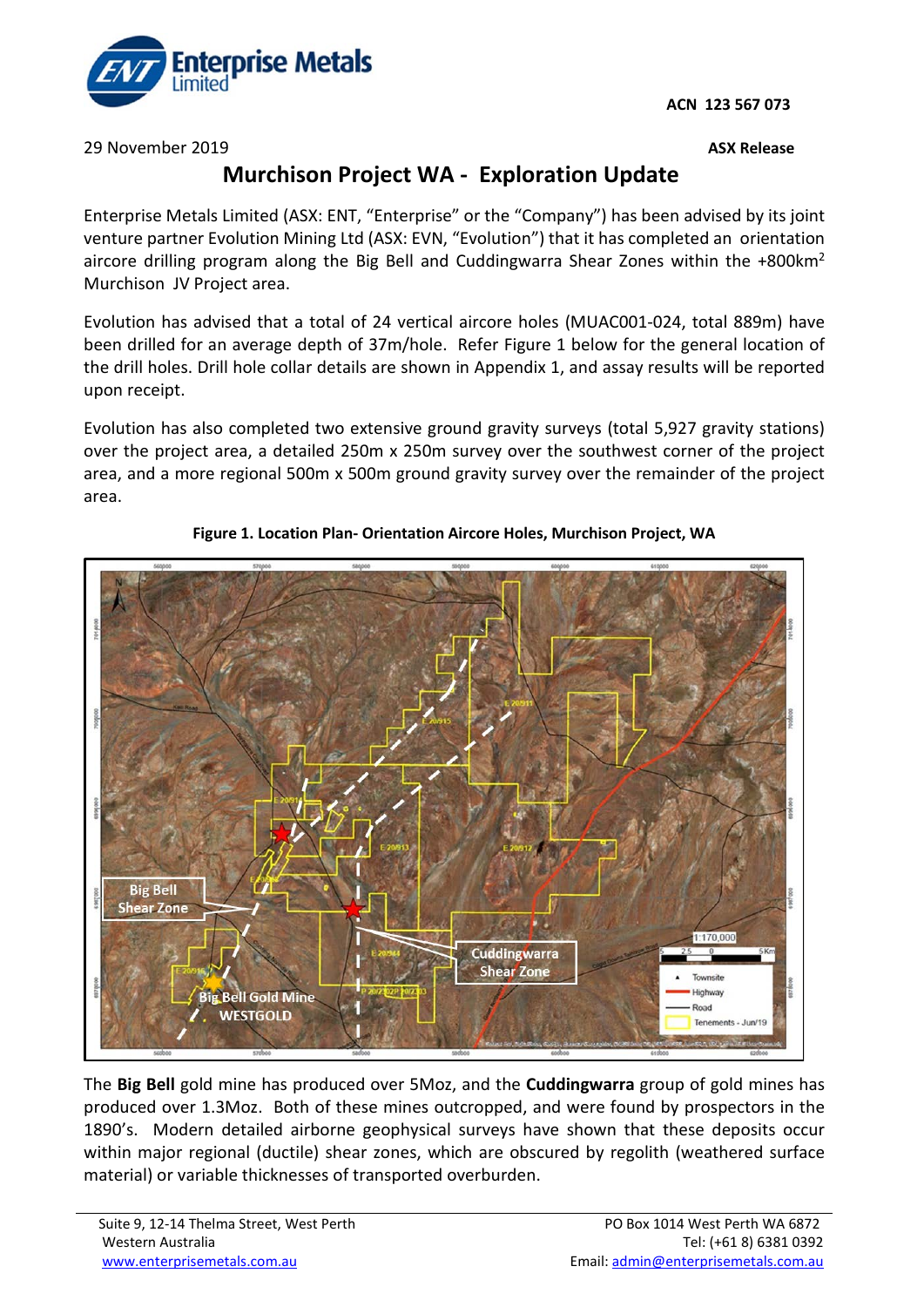Evolution has planned major aircore drilling programs along the Big Bell Shear Zone (total 199 holes) and Cuddingwarra Shear Zone (179 holes) to test for repeats of the major gold deposits. The total metreage for the two aircore drilling programs along the Cuddingwarra Shear Zone and the Big Bell Shear is estimated to be approximately 26,000 metres.

As reported by Enterprise on 31 October 2019, contractors for Evolution completed a detailed 250m x 250m ground gravity survey over the southwest corner of the project area, and a regional 500m x 500m ground gravity survey over the remainder of the project area. (Total 5,927 gravity stations) Refer JORC Table 1 attached for details.

Figure 2 below is a preliminary image showing the gridded colour gravity data overlain on the  $1<sup>st</sup>$ VD grey scale magnetic image. The area of brighter colours (red-green) define denser or more mafic igneous rocks under cover, and the cooler blue coloured areas represent less dense granitic or volcano-sedimentary rocks and/or deep alluvial sediments. There is a strong correlation with major regional structures and historic metallogenic occurrences shown as gold stars.

The yet to be completed interpretation by Evolution of the combined magnetic/gravity data sets will potentially identify a suite of litho-structurally controlled gold targets for eventual drill testing.



**Figure 2. 1st Vertical Derivative Grey Scale Magnetic Image with Colour 1VD gridded Gravity Data, Murchison Project, WA**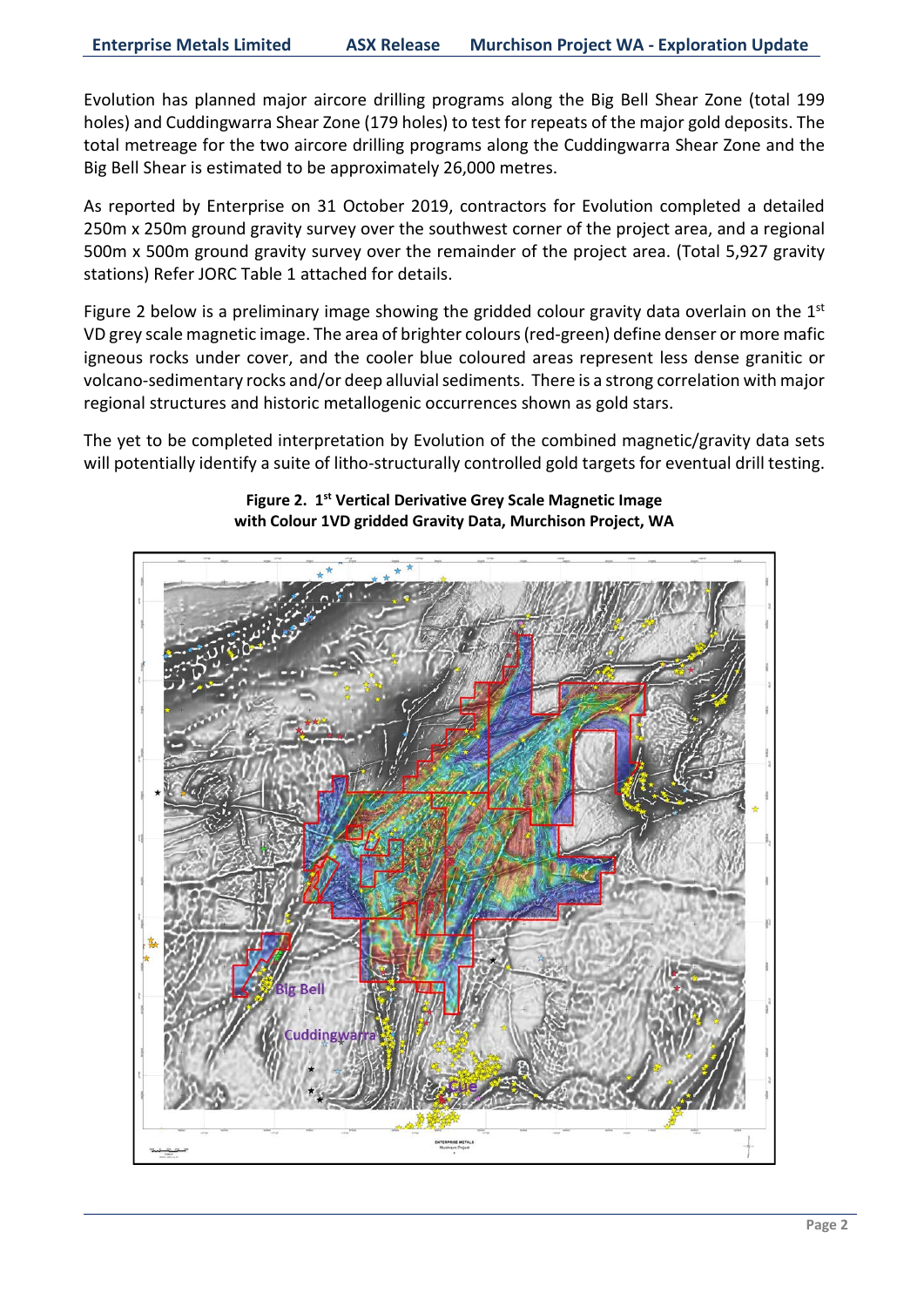## **ABOUT ENTERPRISE METALS LIMITED**

Enterprise has four projects, all in Western Australia, with the gold and base metals projects being managed and fully funded by joint venture partners. The recently acquired Perenjori Potash Project is being managed and funded by Enterprise.

- Murchison (gold/copper/zinc),
- Doolgunna (copper/zinc/gold),
- Fraser Range (nickel/copper) and
- Perenjori (potash) Project

## **Figure 3. Location of Enterprise's Projects in Western Australia**

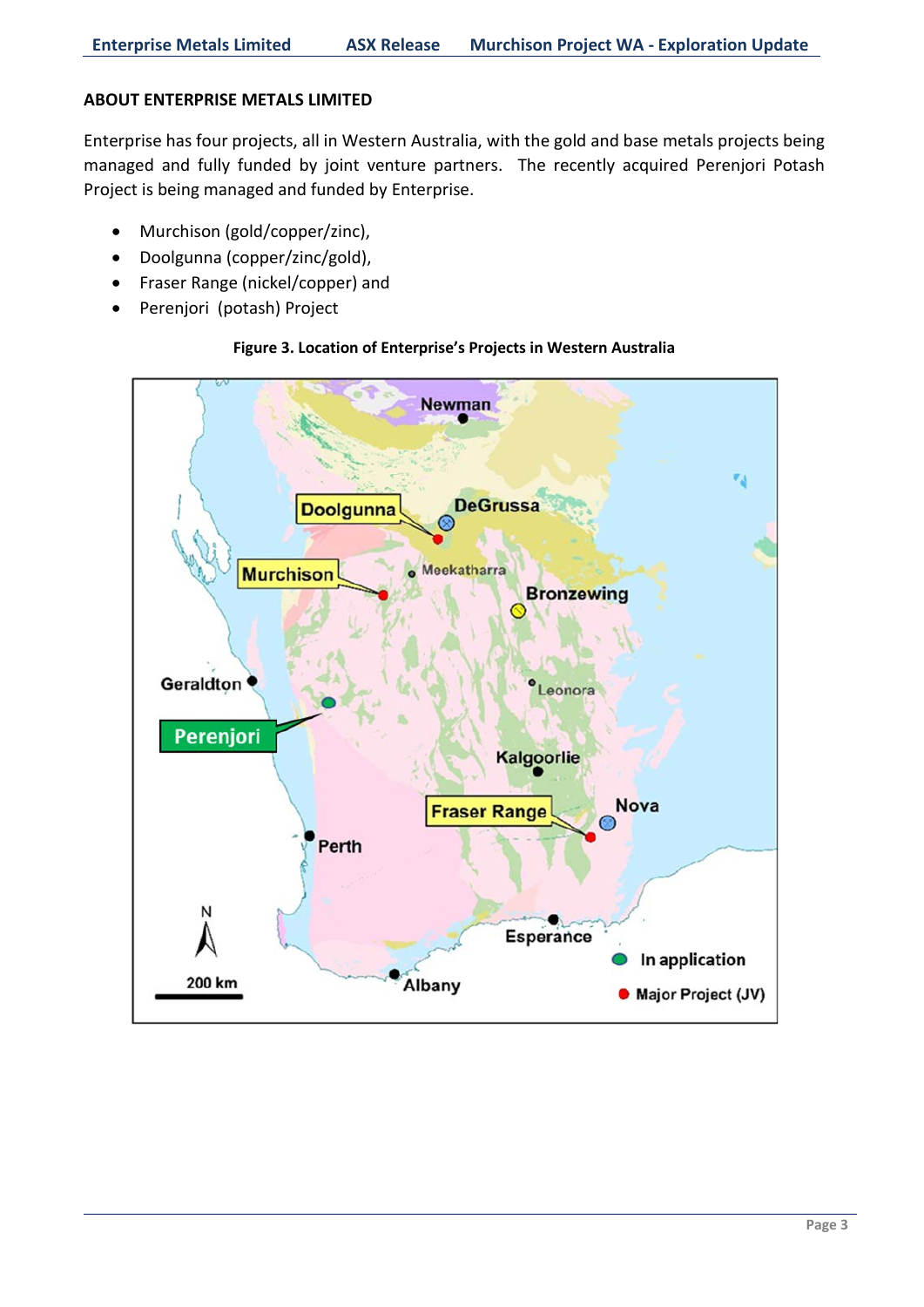# **Dermot Ryan**

**Director** Contact: [dermotr@enterprisemetals.com.au](mailto:dermotr@enterprisemetals.com.au)

#### *Competent Person Statement*

*The information in this report that relates to Exploration Activities and Results is based on information supplied by Evolution Mining Ltd and compiled by Mr Dermot Ryan, who is an employee of Xserv Pty Ltd and a Director and security holder of the Company. Mr Ryan is a Fellow of the Australasian Institute of Mining and Metallurgy and a Member of the Australian Institute of Geoscientists and has sufficient experience of relevance to the styles of mineralisation and the types of deposits under consideration, and to the activities undertaken, to qualify as a Competent Person as defined in the 2012 Edition of the Joint Ore Reserves Committee (JORC) Australasian Code for Reporting of Exploration Results, Mineral Resources and Ore Reserves. Mr Ryan consentsto the inclusion in thisreport ofthe matters based on information in the form and context in which it appears*

#### *Forward Looking Statements*

*Statements regarding plans with respect to the Murchison Project are forward-looking statements. There can be no assurance that the plans for exploration and development of the projects by its joint venture partner will proceed as currently expected. These forward- looking statements are based on the Company's expectations and beliefs concerning future events. Forward looking statements are necessarily subject to risks, uncertainties and other factors, many of which are outside the control of the Company, which could cause actual results to differ materially from such statements. The Company makes no undertaking to subsequently update or revise the forward-looking statements made in this announcement, to reflect the circumstances or events after the date of that announcement.*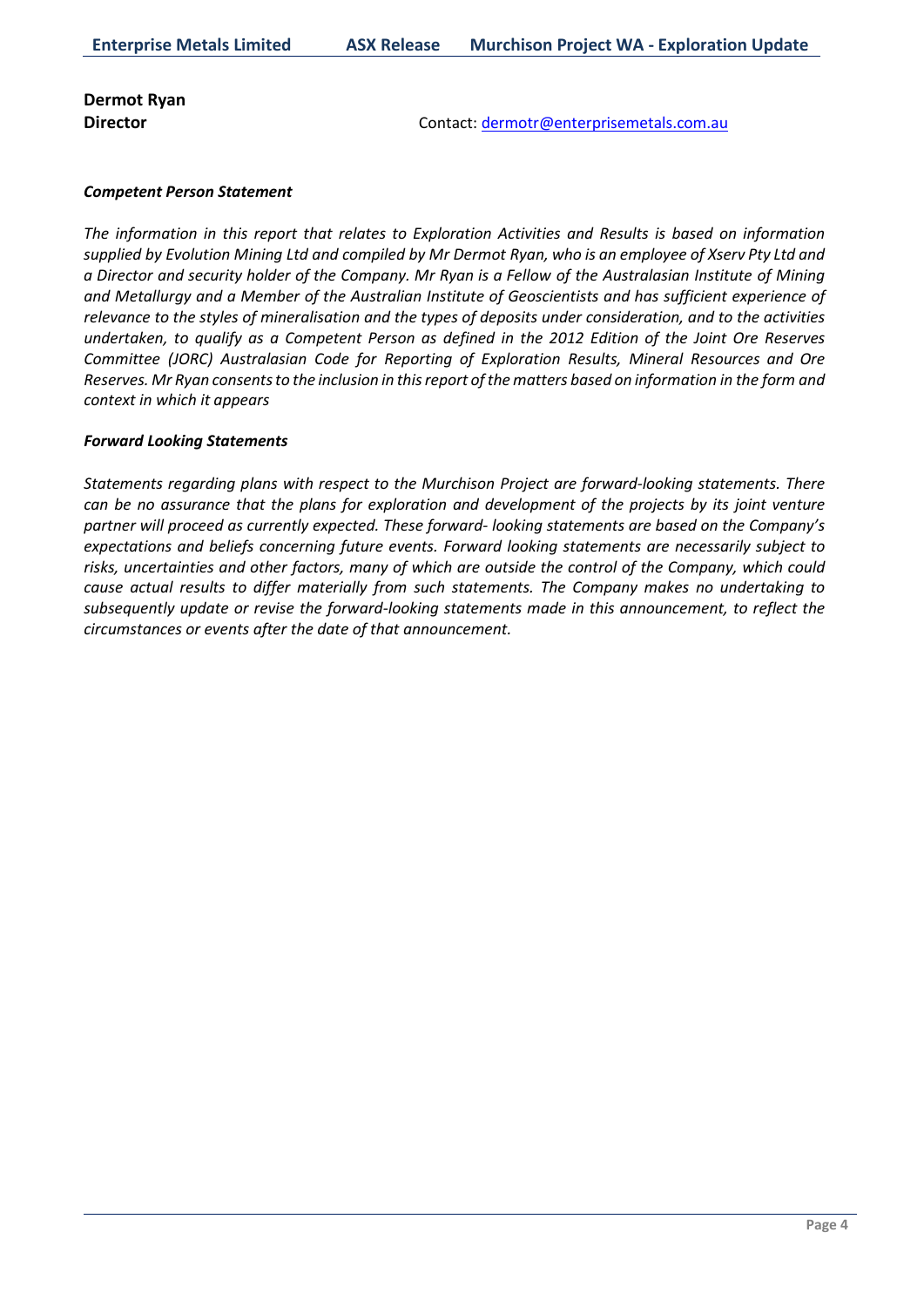# **APPENDIX 1**

# **Drill hole Summary Table Aircore Programme - As at 28th November 2019 drilling**

|                 |                            |                |                 | <b>Elevation</b> | <b>Azimuth</b> | <b>Dip</b> | Depth |
|-----------------|----------------------------|----------------|-----------------|------------------|----------------|------------|-------|
| Hole ID         | <b>Target Area</b>         | <b>Easting</b> | <b>Northing</b> | (m)              | (deg)          | (deg)      | (m)   |
| <b>MUAC0001</b> | <b>Big Bell Shear Zone</b> | 572528         | 6992878         | 421              | $\Omega$       | 90         | 36    |
| <b>MUAC0002</b> | Big Bell Shear Zone        | 572377         | 6992969         | 439              | 0              | 90         | 45    |
| <b>MUAC0003</b> | Big Bell Shear Zone        | 572230         | 6993043         | 439              | 0              | 90         | 39    |
| MUAC0004        | Big Bell Shear Zone        | 572104         | 6993123         | 441              | 0              | 90         | 39    |
| <b>MUAC0005</b> | Big Bell Shear Zone        | 571988         | 6993227         | 449              | 0              | 90         | 51    |
| <b>MUAC0006</b> | Big Bell Shear Zone        | 571838         | 6993322         | 431              | 0              | 90         | 33    |
| <b>MUAC0007</b> | Big Bell Shear Zone        | 571715         | 6993400         | 438              | 0              | 90         | 36    |
| <b>MUAC0008</b> | Big Bell Shear Zone        | 571569         | 6993473         | 437              | $\pmb{0}$      | 90         | 54    |
| <b>MUAC0009</b> | Big Bell Shear Zone        | 571448         | 6993569         | 445              | $\pmb{0}$      | 90         | 66    |
| <b>MUAC0010</b> | Big Bell Shear Zone        | 571305         | 6993646         | 448              | $\Omega$       | 90         | 63    |
| MUAC0011        | Big Bell Shear Zone        | 571320         | 6994580         | 446              | $\pmb{0}$      | 90         | 43    |
| <b>MUAC0012</b> | Big Bell Shear Zone        | 571458         | 6994496         | 444              | 0              | 90         | 56    |
| <b>MUAC0013</b> | Cuddingwarra Shear Zone    | 577719         | 6985795         | 433              | 0              | 90         | 37    |
| <b>MUAC0014</b> | Cuddingwarra Shear Zone    | 577561         | 6985791         | 423              | 0              | 90         | 23    |
| <b>MUAC0015</b> | Cuddingwarra Shear Zone    | 577415         | 6985808         | 429              | 0              | 90         | 16    |
| MUAC0016        | Cuddingwarra Shear Zone    | 577265         | 6985833         | 427              | 0              | 90         | 9     |
| <b>MUAC0017</b> | Cuddingwarra Shear Zone    | 577081         | 6985801         | 426              | 0              | 90         | 6     |
| <b>MUAC0018</b> | Cuddingwarra Shear Zone    | 577874         | 6985794         | 424              | $\pmb{0}$      | 90         | 39    |
| <b>MUAC0019</b> | Cuddingwarra Shear Zone    | 578042         | 6985805         | 430              | $\Omega$       | 90         | 57    |
| <b>MUAC0020</b> | Cuddingwarra Shear Zone    | 578195         | 6985804         | 438              | 0              | 90         | 21    |
| <b>MUAC0021</b> | Cuddingwarra Shear Zone    | 578841         | 6985797         | 419              | 0              | 90         | 27    |
| <b>MUAC0022</b> | Cuddingwarra Shear Zone    | 579481         | 6985789         | 434              | 0              | 90         | 22    |
| <b>MUAC0023</b> | Cuddingwarra Shear Zone    | 580601         | 6985792         | 421              | 0              | 90         | 20    |
| <b>MUAC0024</b> | Cuddingwarra Shear Zone    | 580097         | 6985791         | 425              | 0              | 90         | 51    |

**Note:** All co-ordinates in MGA94\_Zone 50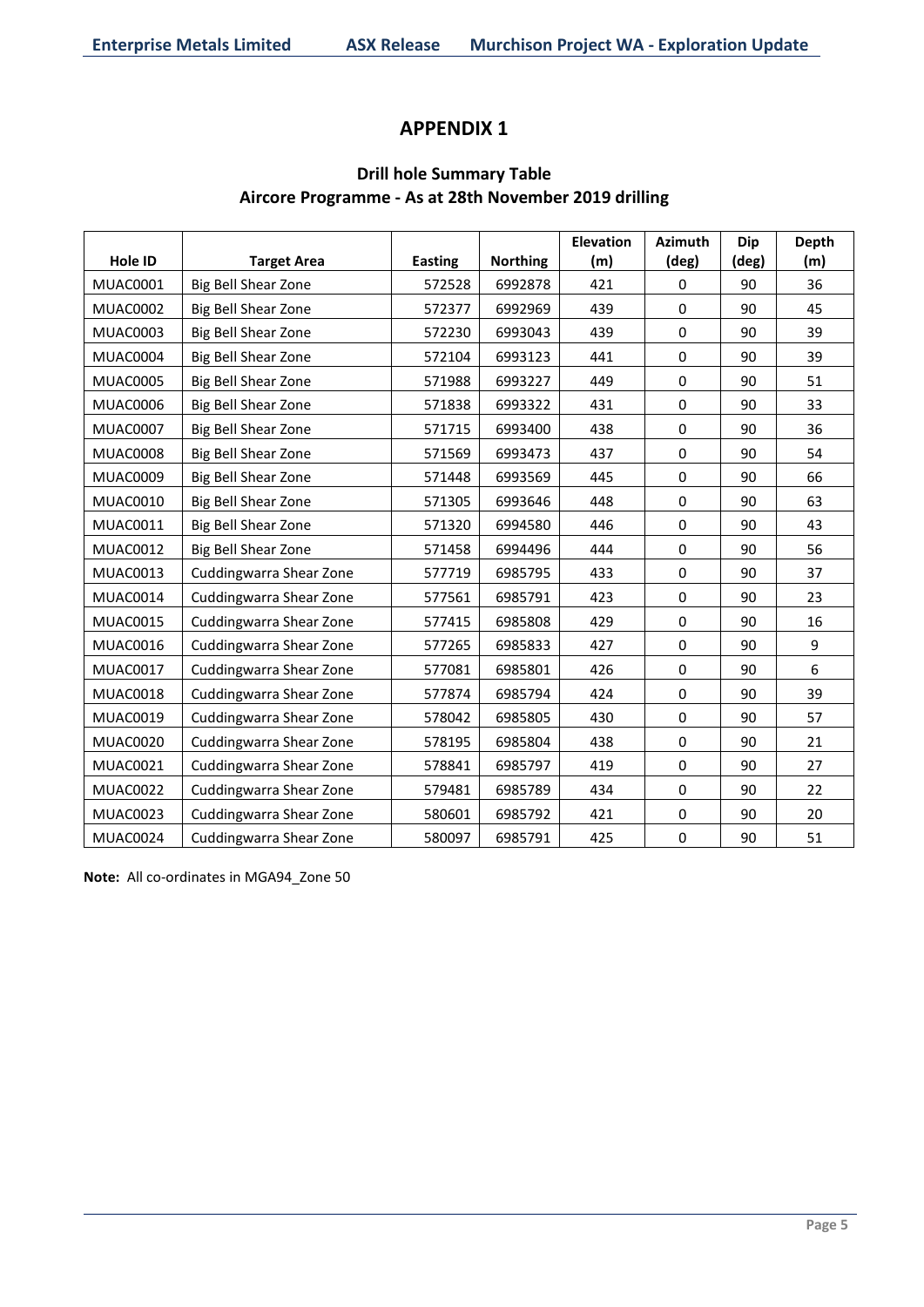# **JORC Code, 2012 Edition – Table 1 report Murchison Project, WA**

Section 1 Sampling Techniques and Data

(Criteria in this section apply to all succeeding sections.)

| <b>Criteria</b>                                               | <b>Commentary</b>                                                                                                                                                                                                                                                                                                                                                                                                                                                                                                                                                                                                                                                                                                                                                                                                                                                                                               |
|---------------------------------------------------------------|-----------------------------------------------------------------------------------------------------------------------------------------------------------------------------------------------------------------------------------------------------------------------------------------------------------------------------------------------------------------------------------------------------------------------------------------------------------------------------------------------------------------------------------------------------------------------------------------------------------------------------------------------------------------------------------------------------------------------------------------------------------------------------------------------------------------------------------------------------------------------------------------------------------------|
| Sampling<br>techniques                                        | The gravity surveying was undertaken by Atlas Geophysics as contracted to<br>Evolution Mining Limited. The survey was completed using two separate field<br>crews between 27th August 2019 and 12th October 2019. Gravity data was<br>collected using a Scintrex CG-5 gravity meter and a DGPS CHCi80 was used for<br>station location.<br>A total of 5927 stations were collected. A detailed 250m x 250m grid spacing<br>$\bullet$<br>(3,411 stations) was used over the southwest corner of the project area, and a<br>regional 500m x 500m grid (2,516 stations) over the remainder of the project area.<br>GNSS control was established using AUSPOS and multiple submissions of static<br>GNSS data collected over the course of the survey. Gravity control was<br>established using multiple ABA ties to existing Atlas control stations already tied to<br>the Australian Fundamental Gravity Network. |
| <b>Drilling</b><br>techniques                                 | No drilling results reported to date.<br>$\bullet$                                                                                                                                                                                                                                                                                                                                                                                                                                                                                                                                                                                                                                                                                                                                                                                                                                                              |
| Drill sample<br>recovery                                      | No drilling results reported to date.<br>$\bullet$                                                                                                                                                                                                                                                                                                                                                                                                                                                                                                                                                                                                                                                                                                                                                                                                                                                              |
| Logging                                                       | No drilling results reported to date.<br>$\bullet$                                                                                                                                                                                                                                                                                                                                                                                                                                                                                                                                                                                                                                                                                                                                                                                                                                                              |
| Sub-sampling<br>techniques and<br>sample preparation          | No drilling results reported to date.<br>$\bullet$                                                                                                                                                                                                                                                                                                                                                                                                                                                                                                                                                                                                                                                                                                                                                                                                                                                              |
| Quality of assay data<br>and<br>laboratory tests              | No drilling results reported to date.<br>$\bullet$                                                                                                                                                                                                                                                                                                                                                                                                                                                                                                                                                                                                                                                                                                                                                                                                                                                              |
| Verification of<br>sampling and<br>assaying                   | No drilling results reported to date.                                                                                                                                                                                                                                                                                                                                                                                                                                                                                                                                                                                                                                                                                                                                                                                                                                                                           |
| Location of<br>data points                                    | Gravity stations were located using a DGPS CHCi80.<br>$\bullet$                                                                                                                                                                                                                                                                                                                                                                                                                                                                                                                                                                                                                                                                                                                                                                                                                                                 |
| Data spacing and<br>distribution                              | A detailed 250m x 250m grid spacing (3,411 stations) was used over the southwest<br>$\bullet$<br>corner of the project area, and a regional 500m x 500m grid (2,516 stations) over<br>the remainder of the project area.                                                                                                                                                                                                                                                                                                                                                                                                                                                                                                                                                                                                                                                                                        |
| Orientation of data<br>in relation to<br>geological structure | No orientation based sampling bias was applied to the gravity station grids.<br>$\bullet$                                                                                                                                                                                                                                                                                                                                                                                                                                                                                                                                                                                                                                                                                                                                                                                                                       |
| Sample<br>security                                            | No drilling results reported to date.                                                                                                                                                                                                                                                                                                                                                                                                                                                                                                                                                                                                                                                                                                                                                                                                                                                                           |
| Audits or<br>reviews                                          | All gravity and survey data were audited internally by Evolution, in real time, as the<br>$\bullet$<br>survey progressed.                                                                                                                                                                                                                                                                                                                                                                                                                                                                                                                                                                                                                                                                                                                                                                                       |
|                                                               | The review of previous of exploration undertaken by competitors is continuing.                                                                                                                                                                                                                                                                                                                                                                                                                                                                                                                                                                                                                                                                                                                                                                                                                                  |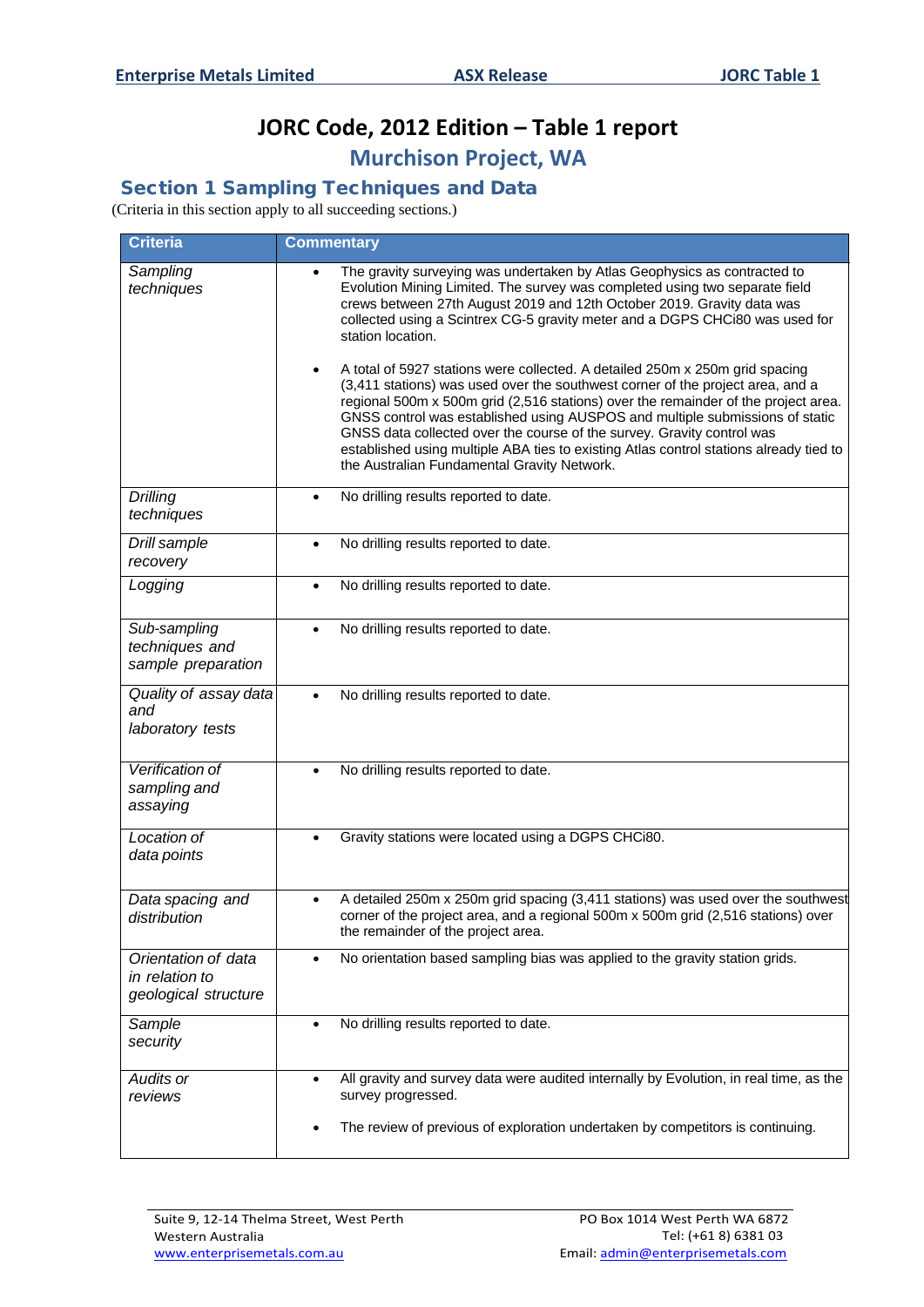# Section 2 Reporting of Exploration Results

(Criteria listed in the preceding section also apply to this section.)

| <b>Criteria</b>                                     | <b>Commentary</b>                                                                                                                                                                                                                                                                                                                                                                                                                                                                                                                                                                                               |      |           |                   |
|-----------------------------------------------------|-----------------------------------------------------------------------------------------------------------------------------------------------------------------------------------------------------------------------------------------------------------------------------------------------------------------------------------------------------------------------------------------------------------------------------------------------------------------------------------------------------------------------------------------------------------------------------------------------------------------|------|-----------|-------------------|
| Mineral<br>tenement<br>and land<br>tenure<br>status | The Murchison Project is comprised of 7 granted Exploration Licences in the name of<br>Calypso Minerals Pty Ltd, and 2 granted Prospecting Licences in the name of<br>Enterprise Metals Limited. An additional option agreement is in place over tenement<br>E20/944.<br>Evolution Mining Limited has entered into a joint venture with Enterprise Metals<br>$\bullet$<br>Limited over the tenement package which is termed the Murchison JV. Evolution is<br>sole funding and managing the project.<br>Calypso Minerals Pty Ltd is a wholly owned subsidiary of Enterprise Metals Limited.<br>See Table below. |      |           |                   |
| <b>ENT % Interest</b><br><b>State</b><br>Lease      |                                                                                                                                                                                                                                                                                                                                                                                                                                                                                                                                                                                                                 |      |           | <b>Grant Date</b> |
|                                                     | E20/911                                                                                                                                                                                                                                                                                                                                                                                                                                                                                                                                                                                                         | 100% | <b>WA</b> | 18/05/2018        |
|                                                     | E20/912                                                                                                                                                                                                                                                                                                                                                                                                                                                                                                                                                                                                         | 100% | <b>WA</b> | 18/05/2018        |
|                                                     | E20/913                                                                                                                                                                                                                                                                                                                                                                                                                                                                                                                                                                                                         | 100% | <b>WA</b> | 22/05/2018        |
|                                                     | E20/914                                                                                                                                                                                                                                                                                                                                                                                                                                                                                                                                                                                                         | 100% | <b>WA</b> | 22/05/2018        |
| E20/915<br>100%<br><b>WA</b>                        |                                                                                                                                                                                                                                                                                                                                                                                                                                                                                                                                                                                                                 |      |           | 22/05/2018        |
| E20/916<br>100%                                     |                                                                                                                                                                                                                                                                                                                                                                                                                                                                                                                                                                                                                 |      | <b>WA</b> | 22/05/2018        |
| E20/918<br>100%<br><b>WA</b>                        |                                                                                                                                                                                                                                                                                                                                                                                                                                                                                                                                                                                                                 |      |           | 22/05/2018        |
| P20/2302<br>100%                                    |                                                                                                                                                                                                                                                                                                                                                                                                                                                                                                                                                                                                                 |      | <b>WA</b> | 18/05/2018        |
|                                                     | P20/2303                                                                                                                                                                                                                                                                                                                                                                                                                                                                                                                                                                                                        | 100% | <b>WA</b> | 18/05/2018        |

| Exploration<br>done by other | Previous explorers and quantity of drilling carried out within JV area. |                       |               |                |                 |                |
|------------------------------|-------------------------------------------------------------------------|-----------------------|---------------|----------------|-----------------|----------------|
| parties                      | Company/Operator                                                        | <b>Prospect Name</b>  | <b>Metres</b> | No.<br>Holes   | Av Depth<br>(m) | Commodity      |
|                              | <b>Big Bell Gold Operations Pty</b><br>Ltd                              | <b>Big Bell</b>       | 17,073        | 369            | 46              | Au             |
|                              | Alchemy Resources<br>(Murchison) Pty Ltd                                | South<br>Murchison    | 7,386         | 125            | 59              | Au             |
|                              | Alchemy Resources Ltd                                                   | <b>Big Bell North</b> | 761           | 30             | 25.4            | Au             |
|                              | Jindalee Resources Ltd                                                  | <b>Big Bell North</b> | 2,735         | 49             | 55.8            | Au             |
|                              | Eagle Mining Corp Nl                                                    | Gidgie Well           | 4,866         | 83             | 58.6            | Cu, Pb, Zn, Au |
|                              | Normandy Murchison Pty Ltd                                              | <b>Behring Bore</b>   | 3,410         | 52             | 65.8            | Au             |
|                              | <b>Westgold Resources NI</b>                                            | South Pool Bore       | 2,753         | 125            | 22              | Au             |
|                              | Eagle Mining Corp Nl                                                    | Gidgie Well           | 2,484         | 23             | 23              | Au             |
|                              | Posgold Ltd                                                             | Harris Heights        | 3,872         | 92             | 42              | Au             |
|                              | Solomon Pacific Resources NI                                            | <b>Harris Heights</b> | 177           | 6              | 29.5            | Au             |
|                              | <b>Newcrest Mining Ltd</b>                                              | <b>Tither Ridge</b>   | 591           | 24             | 24.6            | Au             |
|                              | Outokumpu Exp Aust Pty Ltd                                              | Wattagee Hill         | 15,146        | 290            | 52.2            | Cu, Au, Pb, Zn |
|                              | Homestake Australia Ltd                                                 | Harris Heights        | 465           | 14             | 33.2            | Au             |
|                              | Chevron Exploration Corp                                                | Gidgie Well           | 789           | $\overline{2}$ | 394             | Cu, Au, Zn     |
|                              | Chevron Exploration Corp                                                | Gidgee Well           | 8,652         | 320            | 27              | Cu, Au, Zn     |
|                              | Freeport Australia Inc                                                  | Mary Jane Pool        | 2,096         | 30             | 69.9            | Au             |
|                              | Chevron Exploration Corp                                                | Gidgie Well           | 3,122         | 169            | 18.5            | Cu, Au, Zn     |
|                              | <b>Metals Exploration NI</b>                                            | Cuddingwarra          | 152           | 6              | 25.4            | Cu, Ni, Zn     |
|                              | <b>Esso Exploration Aust Inc</b>                                        | Wattagee              | 4,203         | 123            | 42.3            | Cu, Zn         |
|                              | Shell Minerals Exp Aust Pty Ltd                                         | Wandagee Well         | 786           | 16             | 49              | Cu, Pb, Ni, Zn |
|                              |                                                                         | Total                 | 81,519        | 1,948          | 41.8            |                |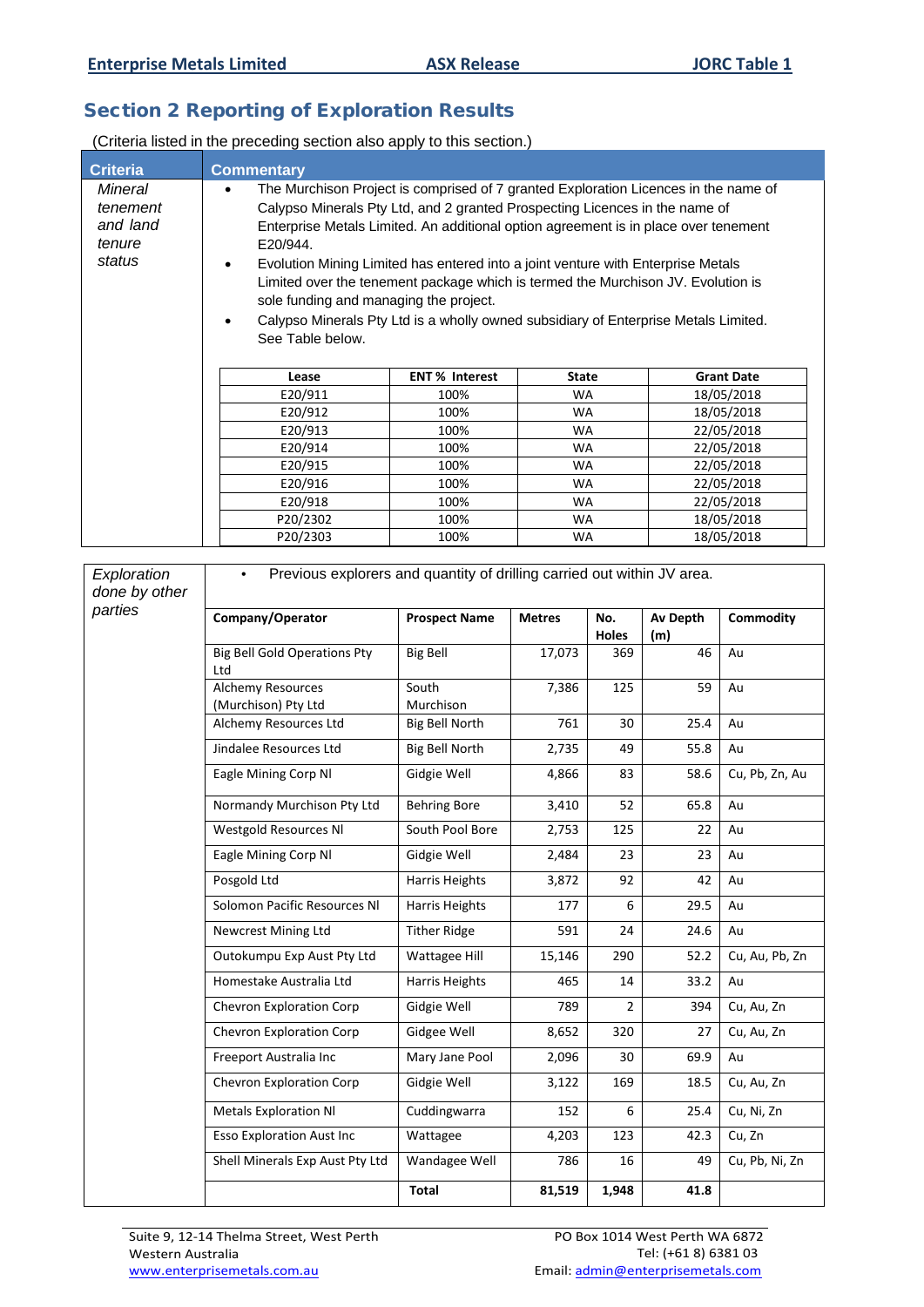| Criteria                                                                     | <b>Commentary cont'd</b>                                                                                                                                                                                                                                                                                                                                                                                                                                                                                                                                                                                                                                                                                                                                                                                                                                                                                                                                                                                                                                                                                                                 |  |  |  |
|------------------------------------------------------------------------------|------------------------------------------------------------------------------------------------------------------------------------------------------------------------------------------------------------------------------------------------------------------------------------------------------------------------------------------------------------------------------------------------------------------------------------------------------------------------------------------------------------------------------------------------------------------------------------------------------------------------------------------------------------------------------------------------------------------------------------------------------------------------------------------------------------------------------------------------------------------------------------------------------------------------------------------------------------------------------------------------------------------------------------------------------------------------------------------------------------------------------------------|--|--|--|
| <b>Exploration done</b><br>by other parties<br>(cont'd)                      | From the early 1970's to about 1990, the main exploration focus was a base metal<br>$\bullet$<br>(Cu, Zn) search within the felsic volcanic suite that lies on the eastern side of the<br>project area, between the Wattagee VMS Horizon and the Emily Well VMS<br>Horizon. The main explorers at this time were Shell, Esso, Chevron and<br>Outokompu utilizing extensive RAB drilling, with follow up percussion and<br>diamond core drilling.<br>From the late 1980's gold explorers including Freeport, Homestake, Newcrest,<br>$\bullet$<br>Normandy, Eagle Mining, Jindalee Resources, Alchemy Resources and Big Bell<br>Operations Pty Ltd focused on the area between the Big Bell Shear Zone and the<br>Cuddingwarra Shear Zone.<br>These companies made extensive use of shallow RAB drilling, and later shallow<br>$\bullet$<br>aircore drilling and RC. Much of this drilling was grid based and was too shallow<br>to be effective. In particular, there is very little drilling along the Cuddingwarra<br>mine sequence Corridor, and the area where the Cuddingwarra mine sequence<br>intersects the Big Bell Shear Zone. |  |  |  |
| Geology                                                                      | Interpreted geology is Archaean mafic sequence of rocks wrapped around younger<br>$\bullet$<br>intrusive Archaean granites, based on GSWA regional airborne magnetic surveys and<br>previous GSWA geological mapping.<br>Note: there is very little exposed bedrock in much of the area of the gravity survey as<br>basement is obscured by alluvium and laterite.                                                                                                                                                                                                                                                                                                                                                                                                                                                                                                                                                                                                                                                                                                                                                                       |  |  |  |
| Drill hole<br>Information                                                    | Enterprise has digitized historical competitor drill hole collar information and<br>٠<br>recorded maximum down hole gold geochemistry.                                                                                                                                                                                                                                                                                                                                                                                                                                                                                                                                                                                                                                                                                                                                                                                                                                                                                                                                                                                                   |  |  |  |
| Data<br>aggregation<br>methods                                               | No data to aggregate.                                                                                                                                                                                                                                                                                                                                                                                                                                                                                                                                                                                                                                                                                                                                                                                                                                                                                                                                                                                                                                                                                                                    |  |  |  |
| Relationship<br>between<br>mineralization<br>widths and<br>intercept lengths | Cannot be determined at this early stage due to lack of outcrop and no<br>diamond core drilling.                                                                                                                                                                                                                                                                                                                                                                                                                                                                                                                                                                                                                                                                                                                                                                                                                                                                                                                                                                                                                                         |  |  |  |
| Diagrams                                                                     | Refer to figures in main body of this report.<br>$\bullet$                                                                                                                                                                                                                                                                                                                                                                                                                                                                                                                                                                                                                                                                                                                                                                                                                                                                                                                                                                                                                                                                               |  |  |  |
| Balanced<br>reporting                                                        | Given the station spacing of the gravity survey and the previously announced magnetic<br>survey, the image presents a reasonably good location of the Big Bell Shear Zone and<br>the mafic sequences hosting the Cuddingwarra gold deposits.                                                                                                                                                                                                                                                                                                                                                                                                                                                                                                                                                                                                                                                                                                                                                                                                                                                                                             |  |  |  |
| Other substantive<br>exploration data                                        | Enterprise has previously reported two detailed airborne magnetic/radiometric<br>$\bullet$<br>surveys over the Project area. ASX Releases 3 December 2018 and 28 June 2019.<br>No other material information available for prospect area at this stage.                                                                                                                                                                                                                                                                                                                                                                                                                                                                                                                                                                                                                                                                                                                                                                                                                                                                                  |  |  |  |
| <b>Further work</b>                                                          | Evolution is planning an extensive aircore drilling program over extensions of both the<br>٠<br>Big Bell Shear Zone (199 holes) and the Cuddingwarra Shear Zone 9179 holes).                                                                                                                                                                                                                                                                                                                                                                                                                                                                                                                                                                                                                                                                                                                                                                                                                                                                                                                                                             |  |  |  |
| Moisture                                                                     | Not relevant at this stage due to lack of drilling data.                                                                                                                                                                                                                                                                                                                                                                                                                                                                                                                                                                                                                                                                                                                                                                                                                                                                                                                                                                                                                                                                                 |  |  |  |
| Cut-off<br>parameters                                                        | Not relevant at this stage due to lack of drilling data.<br>٠                                                                                                                                                                                                                                                                                                                                                                                                                                                                                                                                                                                                                                                                                                                                                                                                                                                                                                                                                                                                                                                                            |  |  |  |
| Mining factors or<br>assumptions                                             | No mining assumptions at this early stage.                                                                                                                                                                                                                                                                                                                                                                                                                                                                                                                                                                                                                                                                                                                                                                                                                                                                                                                                                                                                                                                                                               |  |  |  |
| Metallurgical<br>factors or<br>assumptions                                   | Not relevant at this stage due to lack of drill samples.                                                                                                                                                                                                                                                                                                                                                                                                                                                                                                                                                                                                                                                                                                                                                                                                                                                                                                                                                                                                                                                                                 |  |  |  |